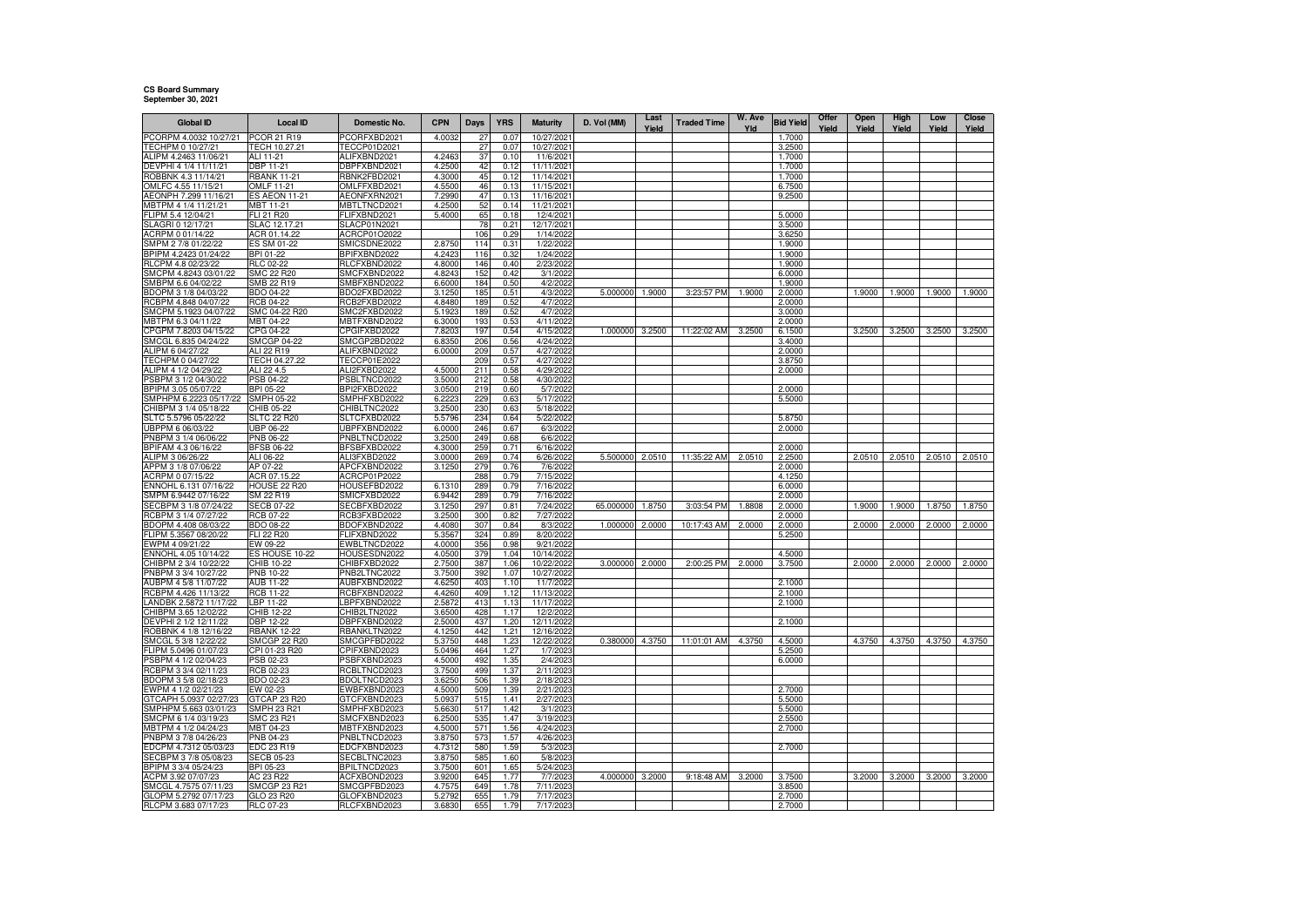| <b>Global ID</b>                                | <b>Local ID</b>                          | Domestic No.                 | <b>CPN</b>       | <b>Days</b>  | <b>YRS</b>       | <b>Maturity</b>         | D. Vol (MM) | Last<br>Yield | <b>Traded Time</b> | W. Ave<br>Yld | <b>Bid Yield</b> | Offer<br>Yield | Open<br>Yield | High<br>Yield | Low<br>Yield  | <b>Close</b><br>Yield |
|-------------------------------------------------|------------------------------------------|------------------------------|------------------|--------------|------------------|-------------------------|-------------|---------------|--------------------|---------------|------------------|----------------|---------------|---------------|---------------|-----------------------|
| SMPHPM 2.4565 08/05/23                          | SMPH 08-23                               | SMPH2FBD2023                 | 2.456            | 674          | 1.85             | 8/5/202                 |             |               |                    |               | 2.6000           |                |               |               |               |                       |
| SMCGL 6 3/4 08/17/23                            | SMCGP 08-23 R21                          | SMCGP2BD2023                 | 6.7500           | 686          | 1.88             | 8/17/2023               | 1.500000    | 4.2000        | 11:58:09 AM        | 4.8333        | 5.1500           |                | 5.1500        | 5.1500        | 4.2000        | 4.2000                |
| UBPPM 4 3/8 08/21/23                            | UBP 08-23                                | UBPLTNCD2023                 | 4.3750           | 690          | 1.89             | 8/21/2023               |             |               |                    |               |                  |                |               |               |               |                       |
| MBTPM 3 1/2 09/19/23                            | MBT 09-23                                | <b>MBTLTNCD2023</b>          | 3.5000           | 719          | 1.97             | 9/19/2023               |             |               |                    |               |                  |                |               |               |               |                       |
| RCBPM 3.2 09/30/23                              | RCB 09-23                                | RCBFXBND2023                 | 3.2000           | 730          | 2.00             | 9/30/2023               |             |               |                    |               | 2.6000           |                |               |               |               |                       |
| ALIPM 7.0239 10/05/23<br>ALIPM 3.8915 10/07/23  | ALI 23 R21<br>ALI 23 R22                 | ALI2FXBD2023<br>ALIFXBND2023 | 7.0239           | 735<br>737   | 2.01<br>2.02     | 10/5/2023<br>10/7/2023  |             |               |                    |               | 8.0000<br>3.2000 |                |               |               |               |                       |
| PCORPM 4.5219 10/27/23                          | PCOR 23 R21                              | PCORFXBD2023                 | 3.8915<br>4.5219 | 757          | 2.07             | 10/27/2023              |             |               |                    |               | 4.5000           |                |               |               |               |                       |
| DELMPI 3.484 10/30/23                           | DMPI 10-23                               | DMPIFXBD2023                 | 3.4840           | 760          | 2.08             | 10/30/2023              |             |               |                    |               | 3.7500           |                |               |               |               |                       |
| SECBPM 4 1/2 11/02/23                           | <b>SECB 11-23</b>                        | SECB2LTN2023                 | 4.5000           | 763          | 2.09             | 11/2/2023               |             |               |                    |               |                  |                |               |               |               |                       |
| BDOPM 4 3/8 11/07/23                            | BDO 11-23                                | BDO2LTNC2023                 | 4.3750           | 768          | 2.10             | 11/7/2023               |             |               |                    |               |                  |                |               |               |               |                       |
| FLIPM 5.4333 11/08/23                           | FLI 23 R20                               | FLIFXBND2023                 | 5.4333           | 769          | 2.11             | 11/8/2023               |             |               |                    |               | 5.3750           |                |               |               |               |                       |
| AEONPH 7.695 11/16/23                           | ES AEON 11-23                            | AEONFXRN2023                 | 7.6950           | 777          | 2.13             | 11/16/2023              |             |               |                    |               | 9.7500           |                |               |               |               |                       |
| AEVPM 2.8403 11/16/23                           | AEV 11-23                                | AEV2FXBD2023                 | 2.8403           | 777          | 2.13             | 11/16/2023              |             |               |                    |               | 3.0500           |                |               |               |               |                       |
| FLIPM 3.3353 11/18/23                           | FLI 11-23                                | FLI2FXBD2023                 | 3.3353           | 779          | 2.13             | 11/18/2023              |             |               |                    |               | 3.4000           |                |               |               |               |                       |
| AEVPM 4.6188 11/21/23                           | AEV 23 R20                               | AEVFXBND2023                 | 4.6188           | 782          | 2.14             | 11/21/2023              |             |               |                    |               | 5.3750           |                |               |               |               |                       |
| EWPM 4 5/8 12/07/23                             | EW 12-23                                 | EWBLTNCD2023                 | 4.6250           | 798          | 2.19             | 12/7/2023               |             |               |                    |               | 2.7000           |                |               |               |               |                       |
| SMPM 5.159 12/09/23<br>UBPPM 2 3/4 12/09/23     | SM 23 R21<br>UBP 12-23                   | SMICFXBD2023<br>UBPFXBND2023 | 5.1590<br>2.7500 | 800<br>800   | 2.19<br>2.19     | 12/9/2023<br>12/9/2023  | 8.000000    | 2.4000        | 2:04:59 PM         | 2.4000        | 2.6000           |                | 2.4000        | 2.4000        | 2.4000        | 2.4000                |
| VLLPM 8 12/21/23                                | <b>VLL 23 R21</b>                        | <b>/LLFXBND2023</b>          | 8.0000           | 812          | 2.22             | 12/21/2023              |             |               |                    |               | 6.8500           |                |               |               |               |                       |
| CHIBPM 4.55 01/12/24                            | CHIB 01-24                               | CHIBLTNC2024                 | 4.5500           | 834          | 2.28             | 1/12/2024               |             |               |                    |               |                  |                |               |               |               |                       |
| ROBBNK 4 7/8 01/16/24                           | RBANK 01-24                              | RBANKLTN2024                 | 4.8750           | 838          | 2.29             | 1/16/2024               |             |               |                    |               |                  |                |               |               |               |                       |
| FDCPM 6.1458 01/24/24                           | FDC 24 R21                               | FDCFXBND2024                 | 6.1458           | 846          | 2.32             | 1/24/2024               |             |               |                    |               | 5.3750           |                |               |               |               |                       |
| APPM 7.5095 01/25/24                            | AP 24 R22                                | APCFXBND2024                 | 7.5095           | 847          | 2.32             | 1/25/2024               |             |               |                    |               | 4.7500           |                |               |               |               |                       |
| TELPM 5.2813 02/06/24                           | TEL 24 R21                               | TELFXBND2024                 | 5.2813           | 859          | 2.35             | 2/6/2024                |             |               |                    |               | 5.5000           |                |               |               |               |                       |
| PSBPM 5 02/09/24                                | PSB 02-24                                | PSBLTNCD2024                 | 5.0000           | 862          | 2.36             | 2/9/2024                |             |               |                    |               |                  |                |               |               |               |                       |
| CHIBPM 2 1/2 02/18/24                           | CHIB 02-24                               | CHIBFXBD2024                 | 2.5000           | 871          | 2.39             | 2/18/2024               |             |               |                    |               | 2.5000           |                |               |               |               |                       |
| CPGPM 4.8467 03/01/24<br>SMCPM 5.284 03/01/24   | CPG 03-24<br>SMC 24 R22                  | CPGIFXBD2024<br>SMCFXBND2024 | 4.8467           | 883<br>883   | 2.42<br>2.42     | 3/1/2024<br>3/1/2024    |             |               |                    |               | 4.8500<br>6.6000 |                |               |               |               |                       |
| STIEPM 5.8085 03/23/24                          | STIESG 24 R22                            | STIGFXBD2024                 | 5.2840<br>5.8085 | 905          | 2.48             | 3/23/2024               | 0.035000    | 7.9750        | 3:54:14 PM         | 7.9750        | 9.1000           |                | 7.9750        | 7.9750        | 7.9750        | 7.9750                |
| MEGPM 5.3535 03/28/24                           | MEG 24 R22                               | MEGFXBND2024                 | 5.3535           | 910          | 2.49             | 3/28/2024               |             |               |                    |               | 4.5000           |                |               |               |               |                       |
| RCBPM 5 1/2 03/28/24                            | RCB 03-24                                | RCBLTNCD2024                 | 5.5000           | 910          | 2.49             | 3/28/2024               |             |               |                    |               |                  |                |               |               |               |                       |
| TOLPM 5 1/2 03/31/24                            | <b>MNTC 24 R21</b>                       | MNTCFXBD2024                 | 5.5000           | 913          | 2.50             | 3/31/2024               |             |               |                    |               | 6.0000           |                |               |               |               |                       |
| SMBPM 6 04/02/24                                | SMB 24 R21                               | SMBFXBND2024                 | 6.0000           | 915          | 2.51             | 4/2/2024                |             |               |                    |               | 5.3750           |                |               |               |               |                       |
| SMPM 3.3613 04/02/24                            | SM 04-24                                 | SMIC2FBD2024                 | 3.3613           | 915          | 2.51             | 4/2/2024                | 2.000000    | 2.7000        | 10:48:05 AM        | 2.7000        | 2.9000           |                | 2.7000        | 2.7000        | 2.7000        | 2.7000                |
| MBTPM 5 3/8 04/04/24                            | MBT 04-24                                | MBT2LTNC2024                 | 5.3750           | 917          | 2.51             | 4/4/2024                |             |               |                    |               |                  |                |               |               |               |                       |
| PBC 5 5/8 04/08/24                              | <b>PBCOM 04-24</b>                       | PBCOMLTN2024                 | 5.6250           | 921          | 2.52             | 4/8/2024                |             |               |                    |               |                  |                |               |               |               |                       |
| PCORPM 7.8183 04/19/24                          | <b>PCOR 24 R22</b>                       | PCORFXBD2024<br>SMCGP2BD2024 | 7.8183<br>7.1783 | 932          | 2.55             | 4/19/2024               |             |               |                    |               | 6.5000           |                |               |               |               |                       |
| SMCGL 7.1783 04/24/24<br>SMPHPM 5.1683 05/18/24 | SMCGP 04-24 R22<br>SMPH 05-24 R22        | SMPH2FBD2024                 | 5.1683           | 937<br>961   | 2.57<br>2.63     | 4/24/2024<br>5/18/2024  |             |               |                    |               | 6.2500<br>5.7500 |                |               |               |               |                       |
| ACPM 3.026 05/28/24                             | AC 05-24                                 | <b>ACFXBOND2024</b>          | 3.0260           | 971          | 2.66             | 5/28/2024               |             |               |                    |               | 3.0260           |                |               |               |               |                       |
| AEVPM 6.0157 06/18/24                           | AEV 24 R23                               | AEVFXBND2024                 | 6.0157           | 992          | 2.72             | 6/18/2024               |             |               |                    |               | 5.2500           |                |               |               |               |                       |
| EDCPM 2.8565 06/25/24                           | EDC 06-24 R23                            | EDCFXBND2024                 | 2.8565           | 999          | 2.74             | 6/25/2024               |             |               |                    |               | 2.7000           |                |               |               |               |                       |
| MBTPM 3 7/8 07/20/24                            | <b>MBT 07-24</b>                         | <b>MBTLTNCD2024</b>          | 3.8750           | 1024         | 2.80             | 7/20/2024               |             |               |                    |               |                  |                |               |               |               |                       |
| DDPM 6.0952 07/21/24                            | DD 24 R22                                | DDFXBOND2024                 | 6.0952           | 1025         | $2.8 -$          | 7/21/2024               |             |               |                    |               | 6.5000           |                |               |               |               |                       |
| GTCAPH 5 5/8 08/07/24                           | GTCAP 24 R21                             | GTCFXBND2024                 | 5.6250           | 1042         | 2.85             | 8/7/2024                |             |               |                    |               | 6.0000           |                |               |               |               |                       |
| VLLPM 5.7512 08/08/24<br>BACNOT 3.5335 08/20/24 | <b>VLL 24 R23</b><br>PHN 24 R23          | VLLFXBND2024<br>PHNFXBND2024 | 5.7512<br>3.5335 | 1043<br>1055 | 2.86<br>2.89     | 8/8/2024<br>8/20/2024   |             |               |                    |               | 7.0000<br>3.5330 |                |               |               |               |                       |
| PNBPM 5 3/4 08/27/24                            | PNB 08-24                                | PNBLTNCD2024                 | 5.7500           | 1062         | 2.91             | 8/27/2024               |             |               |                    |               |                  |                |               |               |               |                       |
| SMPHPM 5.7417 09/01/24                          | SMPH 24 R2                               | SMPHFXBD2024                 | 5.7417           | 106          | 2.92             | 9/1/2024                |             |               |                    |               | 5.8500           |                |               |               |               |                       |
| DNLPM 2.7885 09/14/24                           | DNL 09-24                                | DNLFXBND2024                 | 2.7885           | 1080         | 2.96             | 9/14/2024               |             |               |                    |               | 2.7890           |                |               |               |               |                       |
| ALIPM 4.758 09/30/24                            | ALI 24 R22                               | ALI2FXBD2024                 | 4.7580           | 1096         | 3.00             | 9/30/2024               |             |               |                    |               | 3.7500           |                |               |               |               |                       |
| SMCPM 5.55 10/04/24                             | SMC 10-24 R22                            | SMC2FXBD2024                 | 5.5500           | 1100         | 3.01             | 10/4/2024               |             |               |                    |               | 6.0000           |                |               |               |               |                       |
| BDOPM 5 3/8 10/12/24                            | BDO 10-24                                | BDOLTNCD2024                 | 5.3750           | 1108         | 3.03             | 10/12/2024              |             |               |                    |               |                  |                |               |               |               |                       |
| FLIPM 5.6389 12/04/24<br>SMCGL 6 1/4 12/22/24   | <b>FLI 24 R21</b><br><b>SMCGP 24 R22</b> | FLIFXBND2024<br>SMCGPFBD2024 | 5.6389<br>6.2500 | 1161<br>1179 | 3.18<br>3.23     | 12/4/2024<br>12/22/2024 |             |               |                    |               | 5.0000<br>4.6000 |                |               |               |               |                       |
| ALCOPM 6.3517 02/06/25                          | ALCO 25 R23                              | ALCOFXBD2025                 | 6.3517           | 1225         | 3.35             | 2/6/2025                |             |               |                    |               | 6.6000           |                |               |               |               |                       |
| ACPM 4.82 02/10/25                              | AC 25 R23                                | ACFXBOND2025                 | 4.8200           | 1229         | 3.37             | 2/10/2025               |             |               |                    |               | 5.5000           |                |               |               |               |                       |
| RLCPM 4.9344 02/23/25                           | <b>RLC 02-25</b>                         | RLCFXBND2025                 | 4.9344           | 1242         | 3.40             | 2/23/2025               |             |               |                    |               | 6.0000           |                |               |               |               |                       |
| SMPHPM 6.0804 03/01/25                          | SMPH 03-25 R23                           | SMPH2FBD2025                 | 6.0804           | 1248         | 3.42             | 3/1/2025                |             |               |                    |               | 4.2000           |                |               |               |               |                       |
| FBPM 5.05 03/10/25                              | SMFB 25 R23                              | SMFBFXBD2025                 | 5.0500           | 1257         | 3.44             | 3/10/2025               |             |               |                    |               | 4.0000           |                |               |               |               |                       |
| SMCPM 6 5/8 03/19/25                            | SMC 25 R23                               | SMCFXBND2025                 | 6.6250           | 1266         | 3.47             | 3/19/2025               |             |               |                    |               | 3.1000           |                |               |               |               |                       |
| SECBPM 4 03/23/25                               | SECB 03-25<br>SMPH K 03-25 R23           | SECBLTNC2025                 | 4.0000           | 1270         | 3.48             | 3/23/2025               |             |               |                    |               |                  |                |               |               |               |                       |
| SMPHPM 4.8643 03/25/25<br>BDOPM 4 03/27/25      | BDO 03-25                                | SMPH3FBD2025<br>BDOLTNCD2025 | 4.8643<br>4.0000 | 1272<br>1274 | 3.48<br>3.49     | 3/25/2025<br>3/27/2025  |             |               |                    |               | 5.5000           |                |               |               |               |                       |
| PNBPM 4 3/8 04/11/25                            | PNB 04-25                                | PNBLTNCD2025                 | 4.3750           | 1289         | 3.53             | 4/11/2025               | 0.100000    | 4.3750        | 10:20:33 AM        | 4.3750        |                  |                | 4.3750        |               | 4.3750 4.3750 | 4.3750                |
| BPIPM 4 04/25/25                                | <b>BPI 04-25</b>                         | <b>BPILTNCD2025</b>          | 4.0000           | 1303         | 3.57             | 4/25/2025               |             |               |                    |               |                  |                |               |               |               |                       |
| ALIPM 3.6262 05/04/25                           | ALI 05-25 R23                            | ALI4FXBD2025                 | 3.6262           | 1312         | 3.59             | 5/4/2025                |             |               |                    |               | 6.0000           |                |               |               |               |                       |
| SLTC 6.4872 05/22/25                            | <b>SLTC 25 R22</b>                       | SLTCFXBD2025                 | 6.4872           | 1330         | 3.64             | 5/22/2025               |             |               |                    |               | 6.0000           |                |               |               |               |                       |
| SECBPM 4 06/17/25                               | <b>SECB 06-25</b>                        | SECB2LTN2025                 | 4.0000           | 1356         | 3.7 <sup>2</sup> | 6/17/2025               |             |               |                    |               |                  |                |               |               |               |                       |
| VLLPM 5.6992 06/18/25                           | <b>VLL 25 R22</b>                        | VLL2FXBD2025                 | 5.6992           | 135          | 3.72             | 6/18/2025               | 2.000000    | 6.1000        | 3:32:22 PM         | 6.1000        | 6.2500           |                | 6.1000        | 6.1000        | 6.1000        | 6.1000                |
| TOLPM 6.6407 07/04/25                           | <b>NLEX 25 R23</b>                       | NLEXFXBD2025                 | 6.6407           | 1373         | 3.76             | 7/4/2025                |             |               |                    |               | 3.3500           |                |               |               |               |                       |
| APPM 3.935 07/06/25                             | AP 25 R23                                | APCFXBND2025                 | 3.9350           | 1375         | 3.77             | 7/6/2025                |             |               |                    |               | 4.0000           |                |               |               |               |                       |